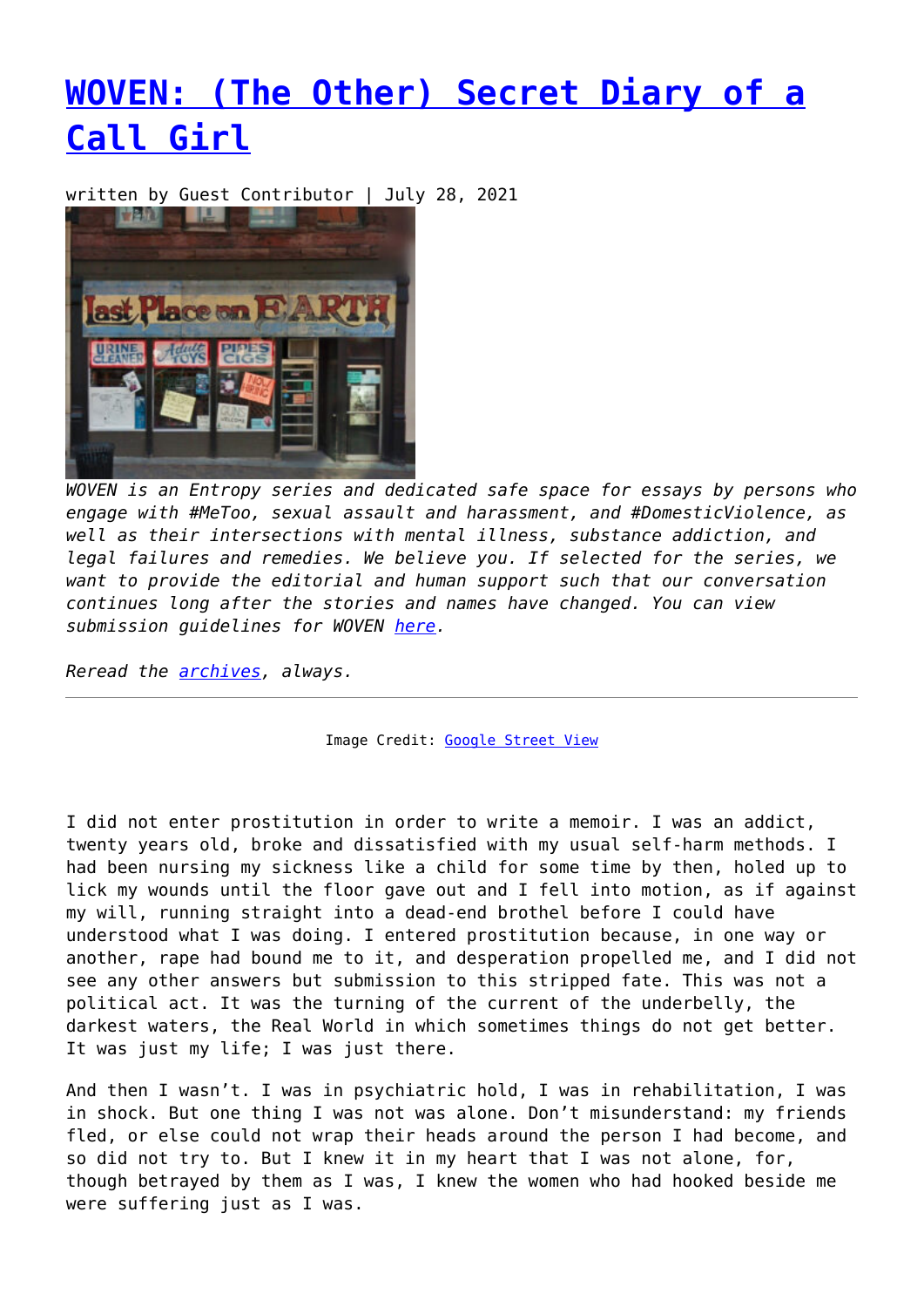Because the average woman in the average brothel is not practicing an exercise in sexual liberation, or an exotic acquisition of pocket money, as pop-culture feminist rumor would have it. In my experience, the average hookers are mothers, drug addicts, and trauma victims. If they're lucky, they're all three. If you are not any of these three, I would hazard a guess that you'll become at least one in the process.

Because nobody thinks to tell you when you enter prostitution that you are going to get raped. What I mean to say is, it happens so frequently that maybe the other women don't remember it is wrong. Sure, there were whispers: watch him with the condom, he picks new girls for a reason. But there is what I suspect to be a subconsciously intentional omission of the truth—it does not matter how carefully you watch, there are men who hate you and will take what they want. I have been strangled within an inch of my life as I was raped more than once. To the credit of the other women, I can understand that it becomes normal, too normal to mention, especially when you find yourself the one cleaning up the blood.

There is a reason that, of all industries, of all places you could end up, prostitution is the place where this is so likely, because your clients—whether they enact it gently or cruelly—are all operating under the same assumption: a hooker is a thing to be purchased. The body, behavior, sexuality of the woman is no longer that of the woman, but of the hooker, a separate entity unto itself. You hear this rhetoric in the defenders of the sex industry: without hookers, these men would rape or abuse the women and children in their lives. Immediately, this posits the prostitute as something other than woman (or, in many cases, child). This is a profound form of dehumanization, a rhetoric that goes far beyond rhetoric and dictates the material conditions of the woman selling sex. These are the conditions in which my molested body was capitalized on, was touched by the cruelest men, fucked like a diagnosis.

I am not theorizing about the ways in which other women in the sex industry conceptualize their own experiences. I am not asking whether buyers of sex should hold these assumptions. Of course they shouldn't; of course they're wrong. Of course this is not what I signed up for. But it is, nonetheless, the reality that I was confronted with, and to lie about that is a psychic death I am not prepared to submit to anymore.

I have been asked many times if there was security who could have helped me, or a button I could have pressed—what I feel that I am really being asked is precisely this: surely that doesn't *really* happen? Surely it's not *that* bad? Well, what I have to say to that is this: there's a reason most of us use drugs. There is a reason so many exited women kill themselves, or else end up right back where they started. There is a reason boots are so common in brothels, junk babies hiding pin prick tracks from men with glass pipes. To put it simply, it is that bad for many of us, and no sex-positive think-piece can erase this reality.

And so I find myself listening with my ear to the wall to the dominant conversations being had about the sex industry; I find myself ignored when I try to answer back. From the ground, I hear the suppressed, dissenting voices